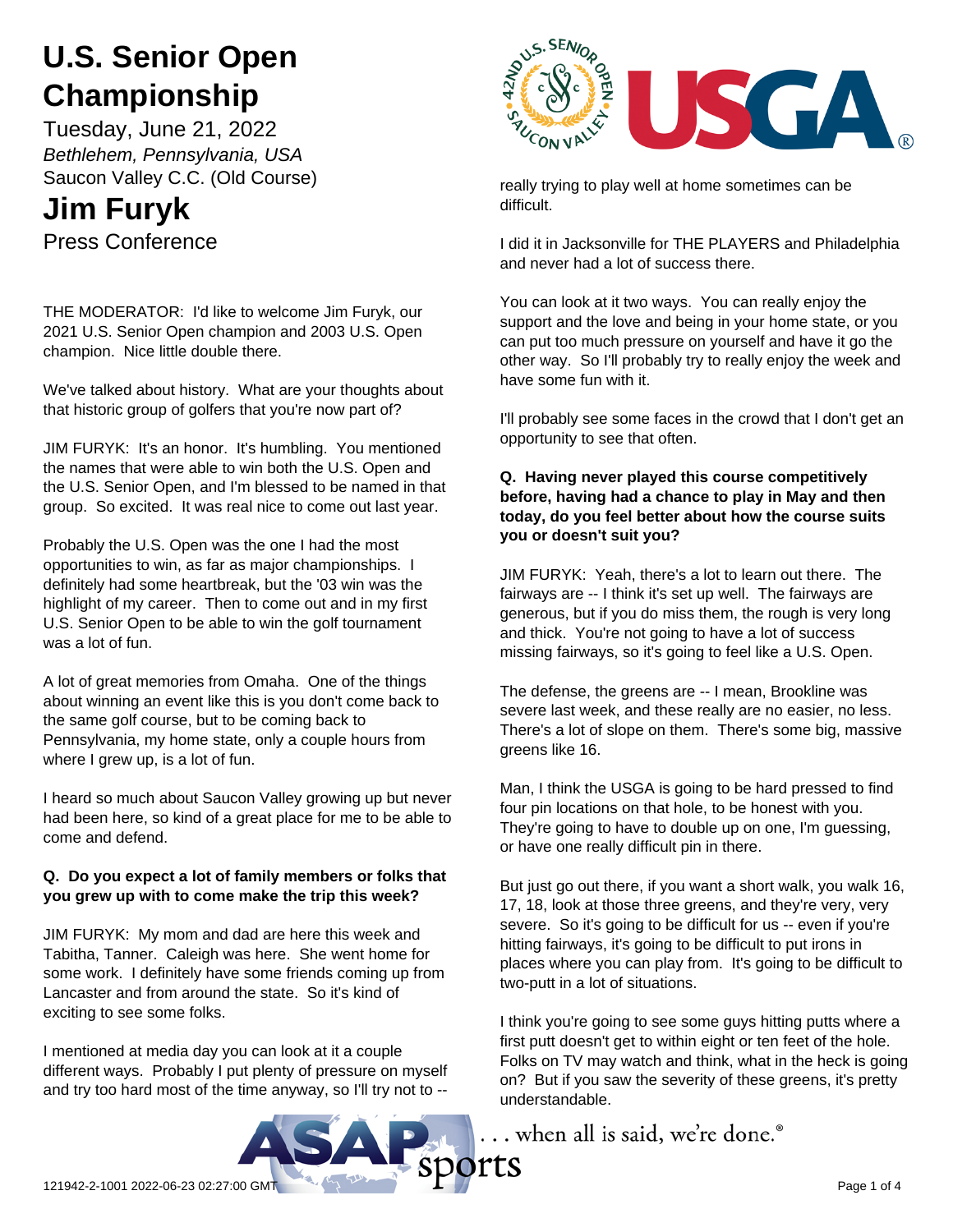**Q. Pretty good sized crowds out there yesterday and today, even with the practice round. The support, have you noticed it? I heard a couple of shouts of your name.**

JIM FURYK: Yeah, it's fun. It really picked up today. I was out in the morning yesterday and probably missed some of the crowd, but today it really started to pick up. A lot of fun.

I think you look at the field and you look at the guys here, and there's just a lot of names that have won major championships and big events. I've enjoyed making the Champions Tour home and playing against some great players who I played against my whole career.

#### **Q. You talked last month about your hitting off the tee. You weren't really pleased with that. The last three weeks have you seen any improvement?**

JIM FURYK: It's getting better. Des Moines wasn't real pretty. Madison got a little better. I definitely drove the ball, not the way I wanted to at the U.S. Open last week, but it got better, so I feel like I've seen some improvement.

Kind of hit or miss this week in practice rounds. I've had some good streaks where I've driven it really well and I've had a few holes where I haven't.

I've been working hard on it and I feel like I'm making some headway. But definitely you can jump off the cliff and you get to the bottom a lot quicker than you can climb back up to the top, but right now I'm working on that climb.

### **Q. You also mentioned some of the long par-4s here, especially on the front side. What is it about No. 2 that's played so tough here in previous Senior Opens?**

JIM FURYK: Not only is it long, but it also has an extremely sloping right-to-left fairway. If you do try to get aggressive, if it's downwind and you've got driver, maybe I can get it up there with a 6- or a 7-iron in my hand.

But at that point, the fairway is sloped, cambered real hard right to left, and it's very difficult to keep that ball from running into the left rough.

If it's playing long into the wind you don't get as much of the camber, but, heck, I might hit a 5-wood or a 4-iron in there, too. So it's a long hole. The front of the green is kind of your easier pin where everything kind of bowls to it and you can chip from the front of the green pretty easy.

But that back left and back right pin placements are

extremely difficult. So it really kind of plays like a short par-5, to be honest with you. In fact, I would venture to guess there's a couple par-4s out here, because of the severity of the green -- and that would be one of them - that in one day that might have been a par-5, because it looks like a par-5 green on a long par-4, if that makes sense.

**Q. Last week at The Country Club you shot 4-over, one shot off the cut. Were you kind of nervous about making -- I know you didn't necessarily want -- you'd liked to have played four rounds, but when you only played two, was that good to at least give you some rest for this week?**

JIM FURYK: I would have much, much, much preferred to play. You learn so much more in tournament golf and about your game. I'm not that old that I can't walk two more rounds of golf.

I would have loved to have made the cut. I felt like when I finished 4-over was going to make it. I got down to T-60 at one time and reverted back, but the weather changed.

When I finished it was just about to spit a little bit. Once that teeny bit of rain went through, the wind laid down, and the scores got a lot better in the afternoon. I was disappointed, but really there's not much more I could have done on Friday in my round.

I had a putt on 7 that just kind of crawled over the left edge.

Birdied 8.

Made a nice up and down on 9.

There's not really much more I could have done in my Friday round, but I put myself behind the eight ball. I was 3-over through 3, and I think 3-over through 5 on Thursday. Then it was a fight the rest of the day. It was kind of a fight.

I kind of ground it out and held myself in and gave myself a chance with that 74, but that's the round that really got me.

# **Q. Was your Friday round encouraging enough to give you some confidence going into this week?**

JIM FURYK: Yeah, I felt good about it. Conditions were tough. I definitely played in the -- I definitely got the bad end of the tee times last week. Thursday in the afternoon it picked up a lot more and the scores were higher, but to go out there on Friday and shoot 70 and play a good solid round of golf, hit a lot of good shots, good recoveries, putted real well last week.

... when all is said, we're done.<sup>®</sup>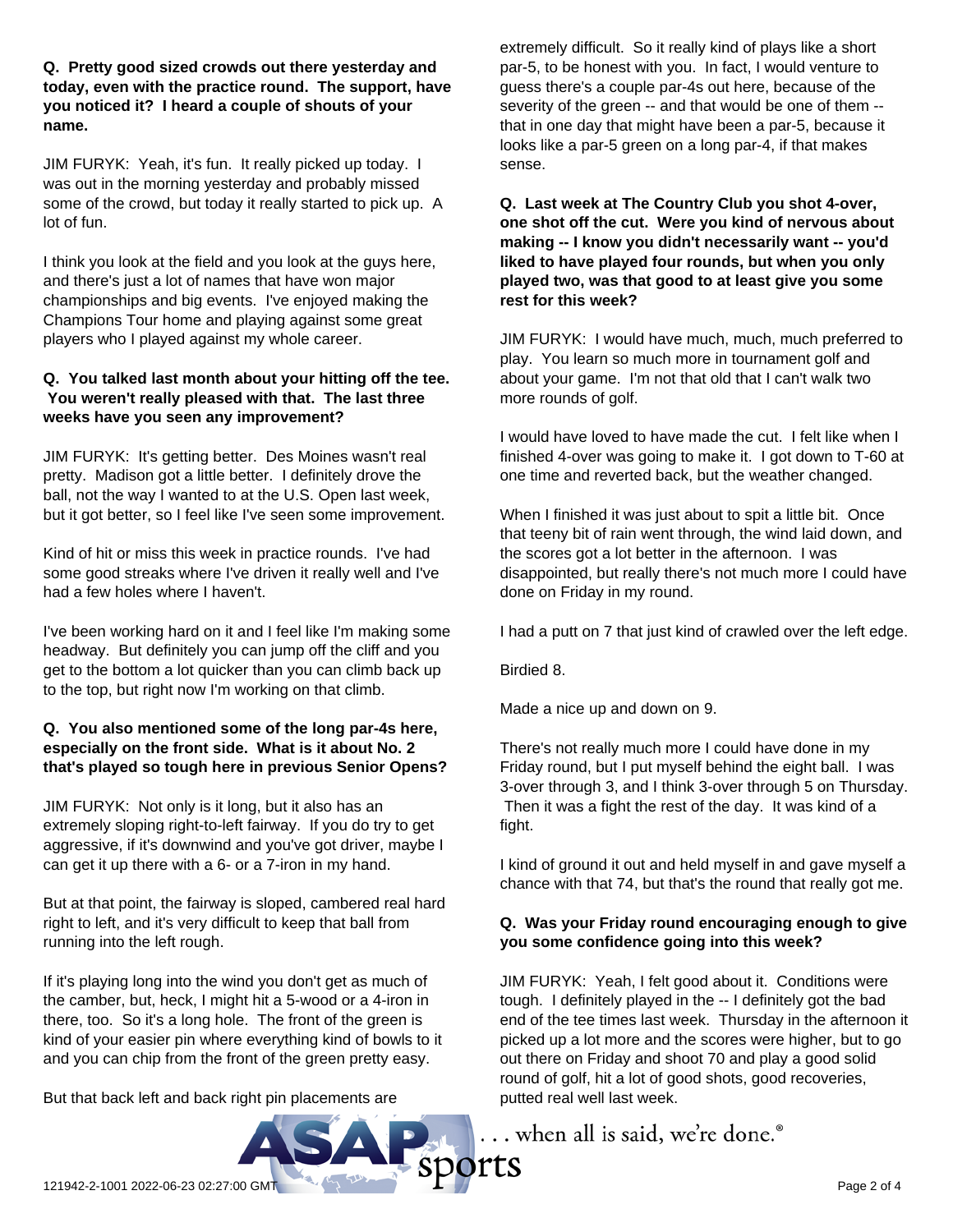JIM FURYK: Probably mentally. Brookline is a pretty good

coming into this week.

walk. The back nine here is maybe a bit of a good walk in spots, but it's more -- I think the U.S. Open you never get an opportunity to kind of take a breather or have a hole where you -- you know, kind of an easy hole where you put it in the fairway and a wedge and make a birdie.

So there's a lot of positive I pulled from it.

**you're going to go through this week?**

over-par you saw.

As I said, I drove the ball a lot better as well. On Thursday I didn't drive the ball as well as I needed to in a U.S. Open, and that kind of jumped up and bit me a little bit. That's the

**Q. Just to follow up, does the mental side of having to go through a U.S. Open the week before this, does that get you mentally prepared or sharpen you for what**

JIM FURYK: I've been a little worried just about energy and making sure I didn't wear myself out this week, but it's a little of both. The U.S. Open kind of takes a lot out of you both mentally and physically because it is so demanding, but then to go ahead and play two of those in a row, there

But that being said, the conditions last week, the heavy rough, the narrow fairways, the difficult course with the extremely severe greens, that's all really good preparation

This one's not going to sneak up on me, put it that way. I already went through it last week, so it's just a matter of having my game in good shape and playing well.

**Q. Talking about the prep last week helping for this week, could you maybe say is it more physically taxing**

**or mentally taxing to do the back to back?**

is some like, okay, I need to recharge a little bit.

You always feel in the U.S. Open if you put your guard down for a split second you can make a bogey.

I think it's more mentally taxing than anything else. Maybe with the two rounds last week I definitely had a chance to recharge on that side of things. I know that I don't want to play three U.S. Opens in a row, put it that way. Two is plenty.

**Q. You've earned a reputation on the PGA TOUR as a grinder. Is that why you've played so well in tournaments like the U.S. Open and your first Senior Open?**

JIM FURYK: I've shot some of my highest scores in U.S.

Opens as well, but I think when I'm playing well this style of golf lends itself to my game. You know, hitting fairways, putting the ball in good positions with iron play, short game, getting the ball up and down.

U.S. Opens are held on kind of old, historic golf courses for the most part, Winged Foot and Pebble Beach and a place like Saucon Valley. I grew up in the Northeast playing courses like that. It feels comfortable -- I'm at home when I'm playing the U.S. Open.

If grinding it out and making pars and shooting even-par is a good score, I'm very comfortable with that. If we have to go and shoot 25-under like in Las Vegas, I'm comfortable flipping the switch and trying to get more aggressive as well.

I'm just trying -- in an event like this, if we get some rain, if the greens soften up, then you kind of have to -- you go in with a game plan of an idea of what you think might win score-wise, and all of a sudden, you have to change on the fly. That's where it may get tricky. You have to get a little aggressive.

It happened last year in Omaha where we kind of got some rain, and I was able to go out and shoot a couple of good scores when the course was soft on Friday and Saturday.

#### **Q. You played with Duval today. You ever rib him about, hey, I shot 58 to your 59?**

JIM FURYK: He still thinks his round is better because it was 13-under and mine was only 12, so we're kind of at a nice standstill. We played a lot of golf together growing up, and when we were on the Korn Ferry and young on the PGA TOUR we played a ton of practice rounds together.

It's nice to have him out on the Champions Tour, and we actually get together and play a lot of rounds together now.

#### **Q. Ernie Els earlier talked about concerns about this tour and its future based on what's going on in the world of golf. Do you have any similar concerns?**

JIM FURYK: Of course. Of course I do. I have concerns about what's going on in the PGA TOUR. That's where I played my career, made my living. That's where my heart is. So I have concerns.

Then yeah, also, kind of a trickle-down effect. How does that affect us from PGA TOUR Champions and the over-50 crowd? I feel like we're in a really good place right now. Just go down the list every week on the Champions Tour, and guys like Ernie and so many Hall of Famers that are playing. We get a lot of fanfare and we get a lot of folks

... when all is said, we're done.®